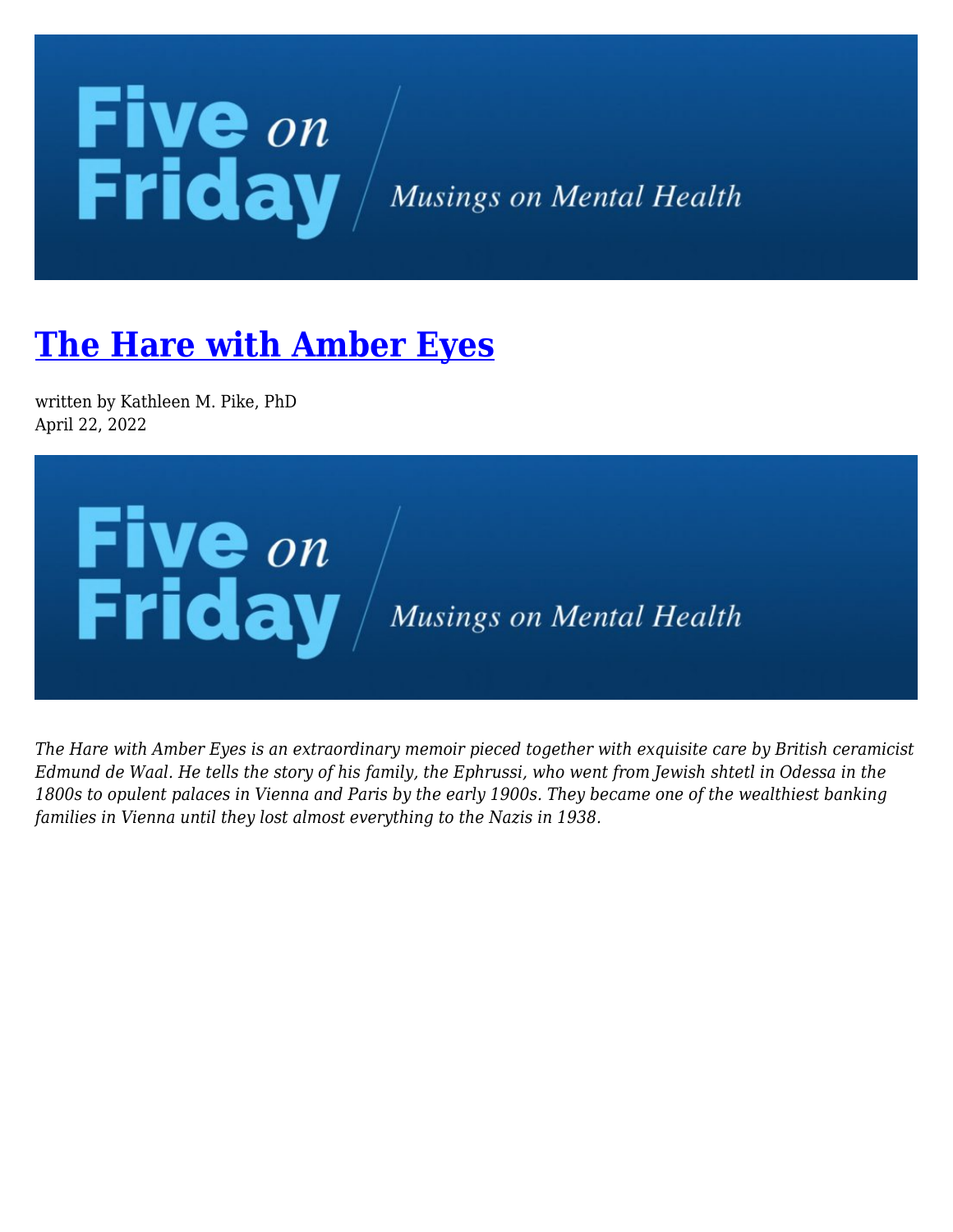

## [Photo Credit](https://static01.nyt.com/images/2019/11/12/arts/12dewaal1/12dewaal1-jumbo.jpg?quality=75&auto=webp)

*The book's title gets its name from one of the 264 netsuke figurines that were among the family's few possessions that survived the Holocaust, thanks to the ingenuity of a beloved housekeeper. I read the book when it came out in 2010 and had the opportunity recently to see the collection of netsuke at The Jewish Museum in New York. Given their winding and, at times, tumultuous journey through five generations within the Ephrussi family, these decorative objects function as storytellers of a tale that is at once unique and universal.*

**1. What are netsuke?** Mostly carved from wood and ivory, netsuke are Japanese ornaments that are tucked into the [obi](https://en.wikipedia.org/wiki/Obi_(sash)) (sash) worn with traditional Japanese men's [kimono](https://en.wikipedia.org/wiki/Kimono). They are typically small enough to hold in the palm of your hand. Netsuke had a very specific purpose. Because their kimono had no pockets, men would use [inro](https://en.wikipedia.org/wiki/Inro) (small cases) to hold things like tobacco. They suspended the inro from their obi and attached the netsuke by a cord to serve as a counterweight. The netsuke became an expression of style, much like neckties in western dress. Among de Waal's collection are owls, fish, frogs, elephants, fishermen, baskets, nuts, gourds, and giving the book its title, a hare carved from ivory that sits perched on its back legs with a raised forepaw and amber eyes.

**2. The netsuke tell a story of craftsmanship.** The 264 netsuke are works of art first and foremost. The craftsmanship associated with designing and carving the myriad figurines requires a high degree of imagination, concentration, precision, and training. Engaging in a practice of skills development and mastering a craft has substantial mental health **benefits**, including reduced anxiety, enhanced sense of wellbeing, and higher self-esteem. Drawing on these known benefits, the field of art therapy has a vast and well-established